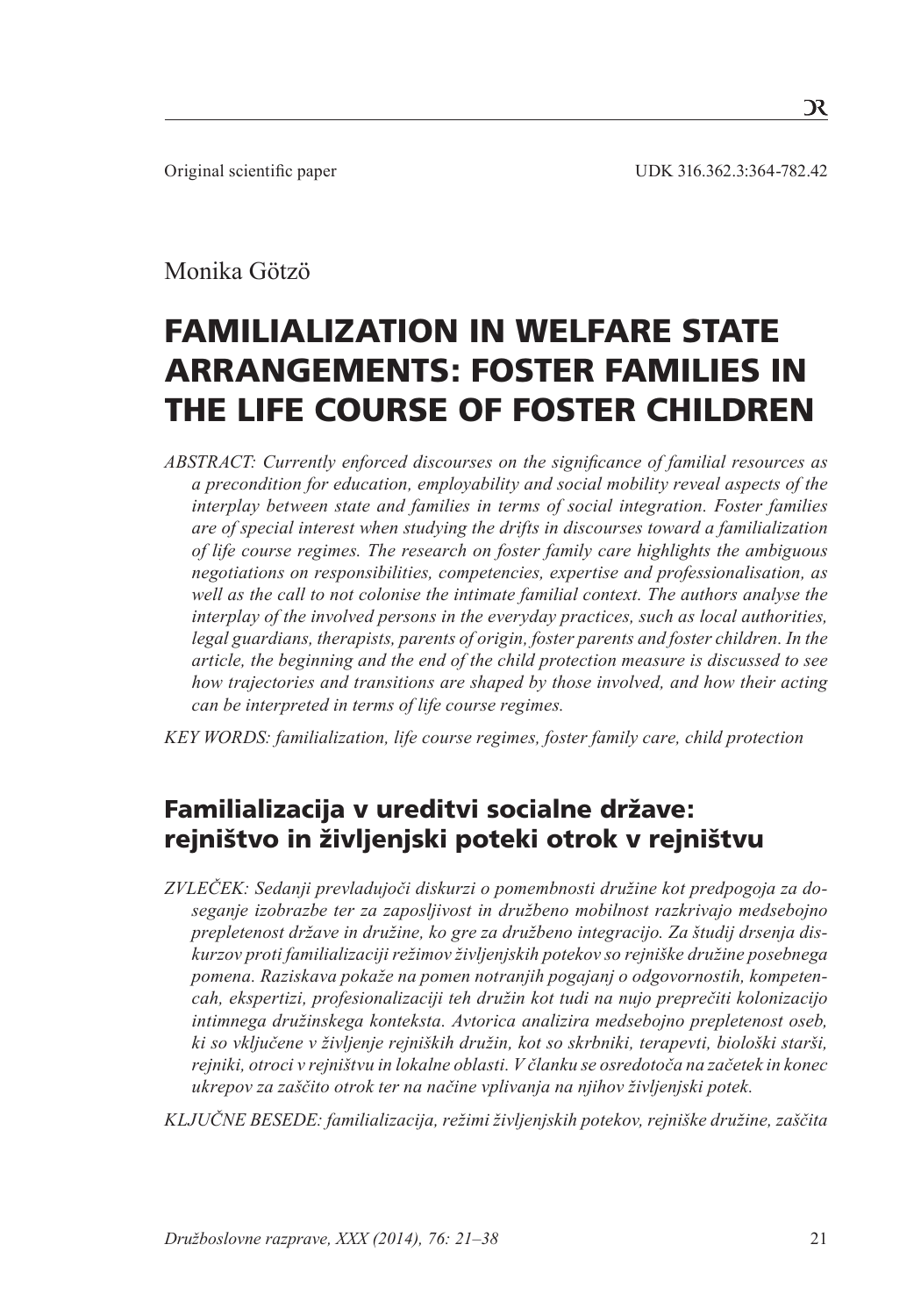### **1. Introduction**

Families assume particular importance in the development of welfare state arrangements. They constitute a setting conducive to (re)producing the human capital and resources needed by society (Oelkers 2012: 157). Although government agencies are not experienced directly in family life, social policy measures stabilize certain types of families and family behavior (Kaufmann 1997: 103). Government policies and family forms interfere with each other in a complex way.

Current social policy discourses emphasize the significance of self-responsibility, productivity, and employability (Kessl 2013; Lessenich 2003). Discussion focuses on the production of welfare beyond the state and on family contexts as sites for ensuring exactly these skills, self-responsibility, productivity, and employability. The current balancing out of the division of responsibility between the state and the family for the production of welfare can therefore be referred to as familialization or also as "refamilialization" (Oelkers 2012: 155). Specifically, this concerns the responsibility of parents with regard to the social integration of their children. This view follows the argument that the transfer of cultural, social, and cognitive capital to the next generation depends largely on family resources (Kränzl-Nagl et al. 2003; Olk 2009). Parents who behave in a socially responsible manner within this arrangement are rewarded with less direct state control (Oelkers 2012: 155; Oelkers and Richter 2009: 35; Oelkers 2007).

But what does this specific entanglement between social policies and families mean for children who are unable to grow up in their birth families and whose welfare is subject to child and youth protection measures? The example of foster families, as a specific form of child and youth welfare, opens up a multisited field of research for describing the upheavals, shifts, changes, or re-actualization tendencies in current social policy. It is precisely here, thus the common expectation, that the responsibilities between families, specifically between foster parents, birth parents, and government authorities, are negotiated. The fact that foster care not only constitutes current re-familialization but largely upholds previous practice does not necessarily make it a "residual category" of child and youth protection. Maintaining this modality suggests that the existing model does not contradict current discourses. In Switzerland, to which the research presented here refers, the major legislative overhaul between 2005 and 2013 barely altered the fundamental ideology of leaving foster families "in peace" after placement. In January 2014, the formerly lay guardianship authority was replaced by a professional, interdisciplinary, and firmly established authority (Child and Parent Protection Agency, CPPA).<sup>1</sup> The fact that foster placements declined by 30% in the first four months of 2014 points to the difficult negotiations between government authorities and families.

Internationally, child welfare policy is currently shifting from prevention to early intervention (see, for instance, Satka and Harrikari 2008). Essentially, this discursive shift

<sup>1</sup>. The German term is the Kindes- und Erwachsenenschutzbehörde (KESB)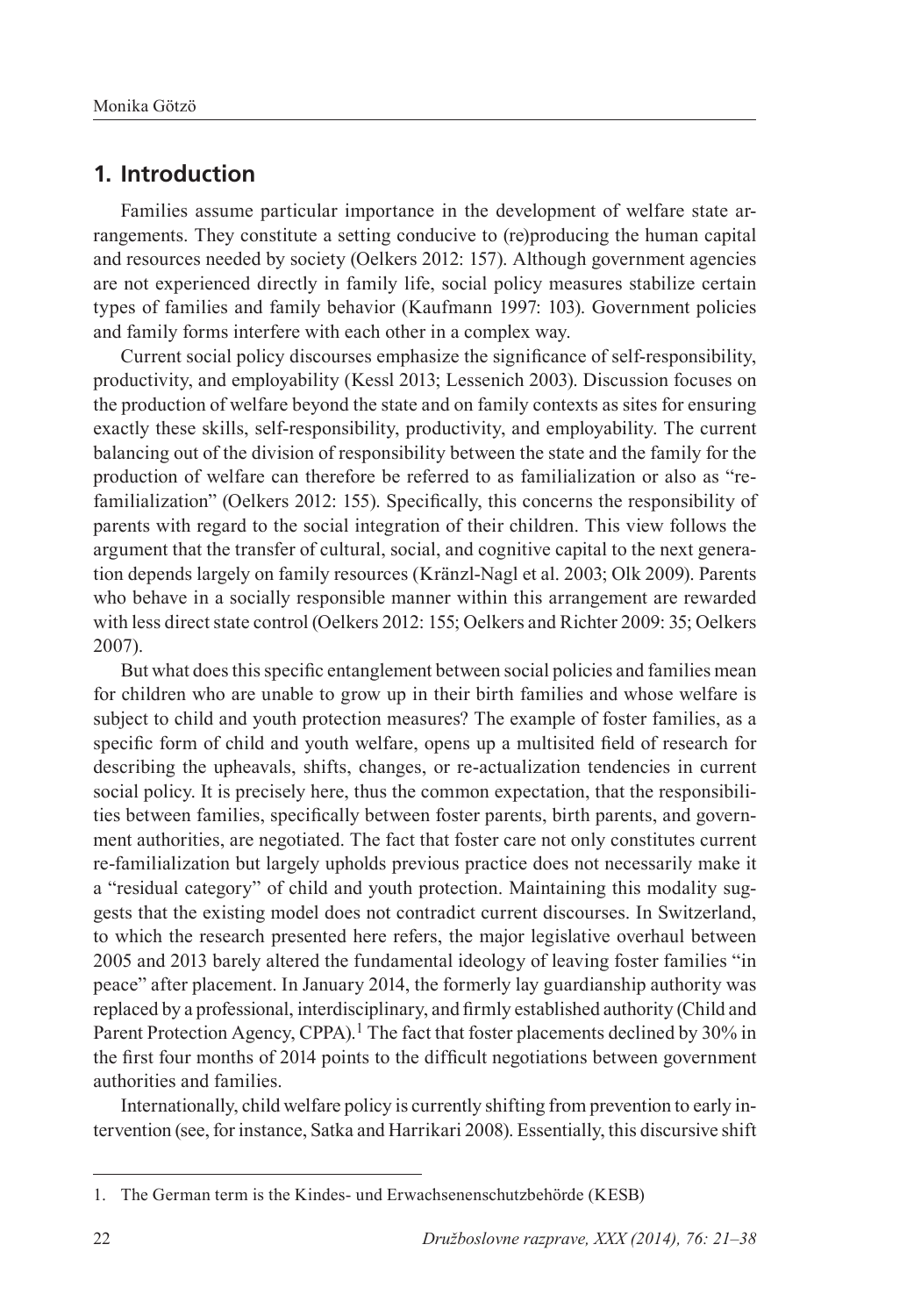involves a focus less on risk prevention than on individuals acquiring coping skills as early as possible. Accordingly, government measures would be expected to concentrate on early intervention, and on long-term investment in education, occupational training, and employability. However, our research on the potentials of the support provided by the foster care system<sup>2</sup> shows how this field of child and youth welfare relies implicitly on the resources of foster families. This leads to unclear responsibilities, which require foster parents—and foster children—to make a considerable emotional commitment. Not only is this situation tolerated by local authority representatives, but their specific form of cooperation with birth and foster parents favors an arrangement that rests explicitly on the emotional ties between foster children and their foster parents so as to ensure the greatest possible support. For foster families and foster children, this implicit support system, which rests on emotionality and affiliation, presents challenges that place an extreme strain on what is already a fragile relationship. In particular the fact that the very agency representatives who rely on foster parents assuming emotional responsibility also expect such parents to maintain contact with a child's birth parents, and even to actively shape such relationships, clearly reveals the contradictions within this arrangement, whose consequences are far-reaching for those directly affected.

This article explores how the entanglement between family types and the agencyinitiated support provided by child and youth welfare affects the relationship structure on the one hand, and the life course of former foster children on the other. It shows that foster families are not just "particular families" (Wolf 2013), but in effect a complex figuration of many stakeholders, including diverse agency representatives and exponents of an extensive expert system.

First, I introduce the background to the research reported here. This includes the research design and the methodological approach. Second, comprehensive theoretical reference establishes how far the present research differs from other literature on foster care. Based on our research findings, the main body of this article argues that f*amilialization* is not simply a "natural phenomenon," but a structure actively produced by those involved. Of interest on this level are public authorities, foster children, and foster parents. How do public authorities manage to delegate responsibility to foster parents and foster children, and how does this mandate, namely, to be and to have to be a family from the day on which placement begins, affect the lifeworld of those concerned?

This article discusses the significance of this form of familiazisation—understood in terms of the above definitions as the delegation of responsibility to foster parents—for the life course of foster children. Based on the specific forms of intervention, coordination, and cooperation between families of origin, foster families, and public authorities at the key transitional points—*entering* and *leaving* foster care—analysis illuminates the

<sup>2</sup>. "Unterstützungspotentiale professionell begleiteter Pflegefamiliensettings im Lebenslauf von Pflegekindern," SNF-DORE Project 1.11.2011–31.11.2013, Project director: Annegret Wigger; research director: Monika Götzö; research associates: Nicolina Stanic, Claudia Nef, Sylvia Beck, Helena Morf. The project was funded by the Swiss National Science Foundation.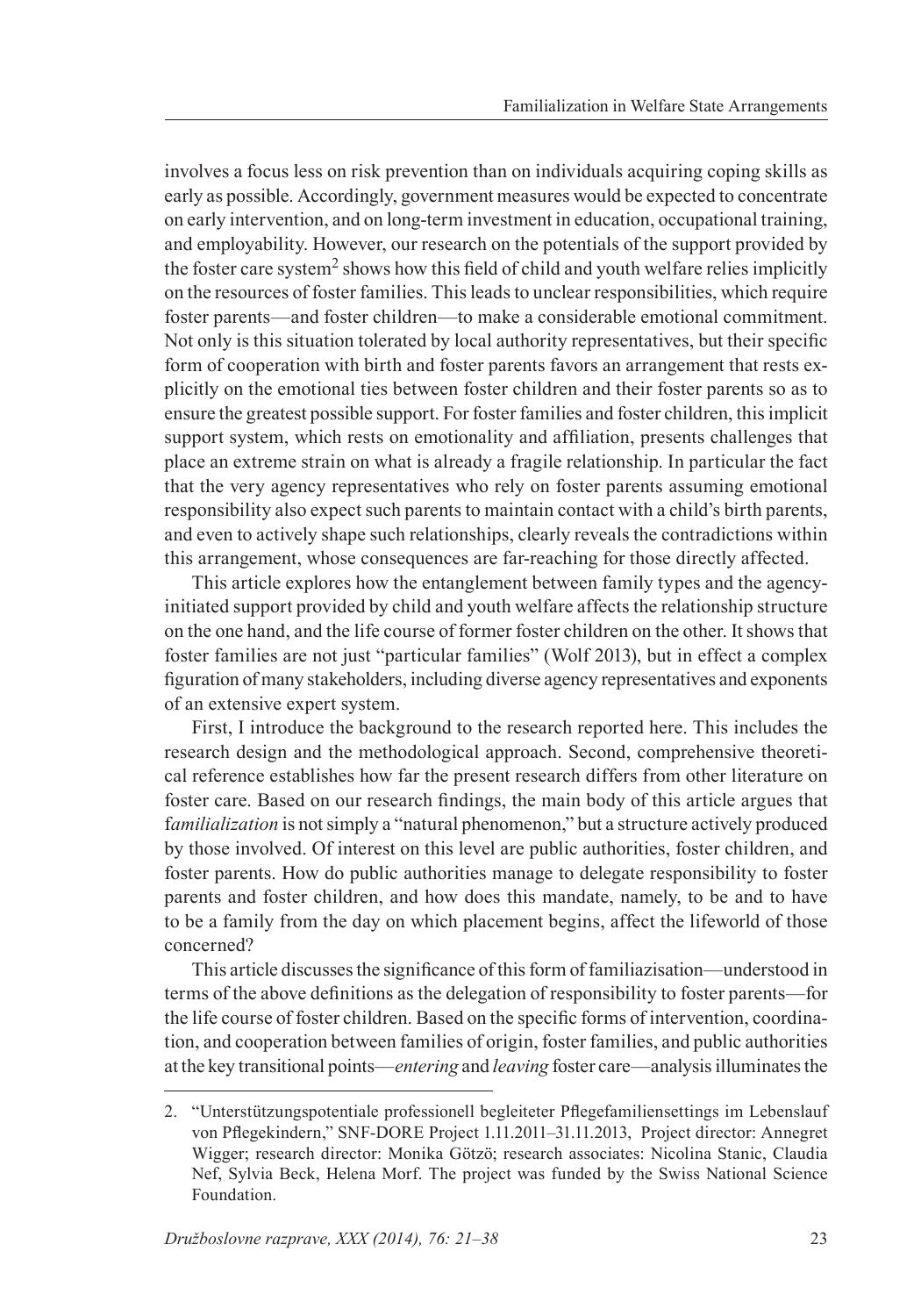effects of "this foster family setting"3 on the lifeworld. Precisely these key transitions bring into clear view the forms of cooperation, coordination, responsibility, and referral involved. As shown below, the responsible government agency does not withdraw from a foster child's family context even though its presence is not directly tangible in that lifeworld; rather, it remains present in a more or less concealed way. This, in turn, produces specific dynamics that those concerned must deal with individually, with great emotional commitment, and with strong feelings of uncertainty as regards their individual and social position.

Finally, this article summarizes the importance of this specific figuration for the social integration of former foster children and refers to the findings of current research on care leavers. This comparison indicates parallels between the present research and the general debate on care leavers. One such parallel is the danger of promoting or rather accepting structural disadvantages for foster children because of how this specific care measure is terminated. This point reveals the contradictions and risks of familialization processes in child and youth welfare.

### **2. Background: Research Design, Methodological Approach, Theoretical Perspective**

This article is based on a three-year research project, completed at the end of 2013, on the potentials of support in professionally supervised foster family settings. The research was funded by the Swiss National Science Foundation. Contrastive case studies served to investigate seven different foster family settings based on narrative biographical interviews (conducted with former foster children and their foster parents) and on guided interviews (with legal counsels, guardians, or the representatives of placement organisations).4 Grounded theory was applied to analyze and theoretically consolidate the case studies.<sup>5</sup> In addition to the individual narratives and their particular rationales, analysis focused on the interaction between the various interviewees, in terms of *doing a foster family*. Particular attention was given to the larger structural, social dynamics manifesting themselves beside specific modalities.<sup>6</sup> Our research design pursued a dual strategy: on a first level, the everyday, lifeworld-related modes of production and coping evident in a particular setting were analyzed; on a second, the implicit societal structures dynamizing and shaping the everyday lifeworld were examined. Following grounded theory (Glaser and Strauss 2005; Stauss and Corbin 1996), the interviews were subject to multiple coding and discussed in evaluation groups. Our study concluded with the theoretical consolidation of the empirical findings into a

<sup>3.</sup> "Setting" here means the specific constellation between the individuals involved in foster placement.

<sup>4.</sup> Full verbatim transcriptions of all interviews were furnished.

<sup>5.</sup> For more extensive theoretical substantiation, please refer to the final project report (Götzö and Wigger 2014).

<sup>6.</sup> This follows the basic methodological premise of qualitative social research, that reality is socially constructed (Berger and Luckmann 1996).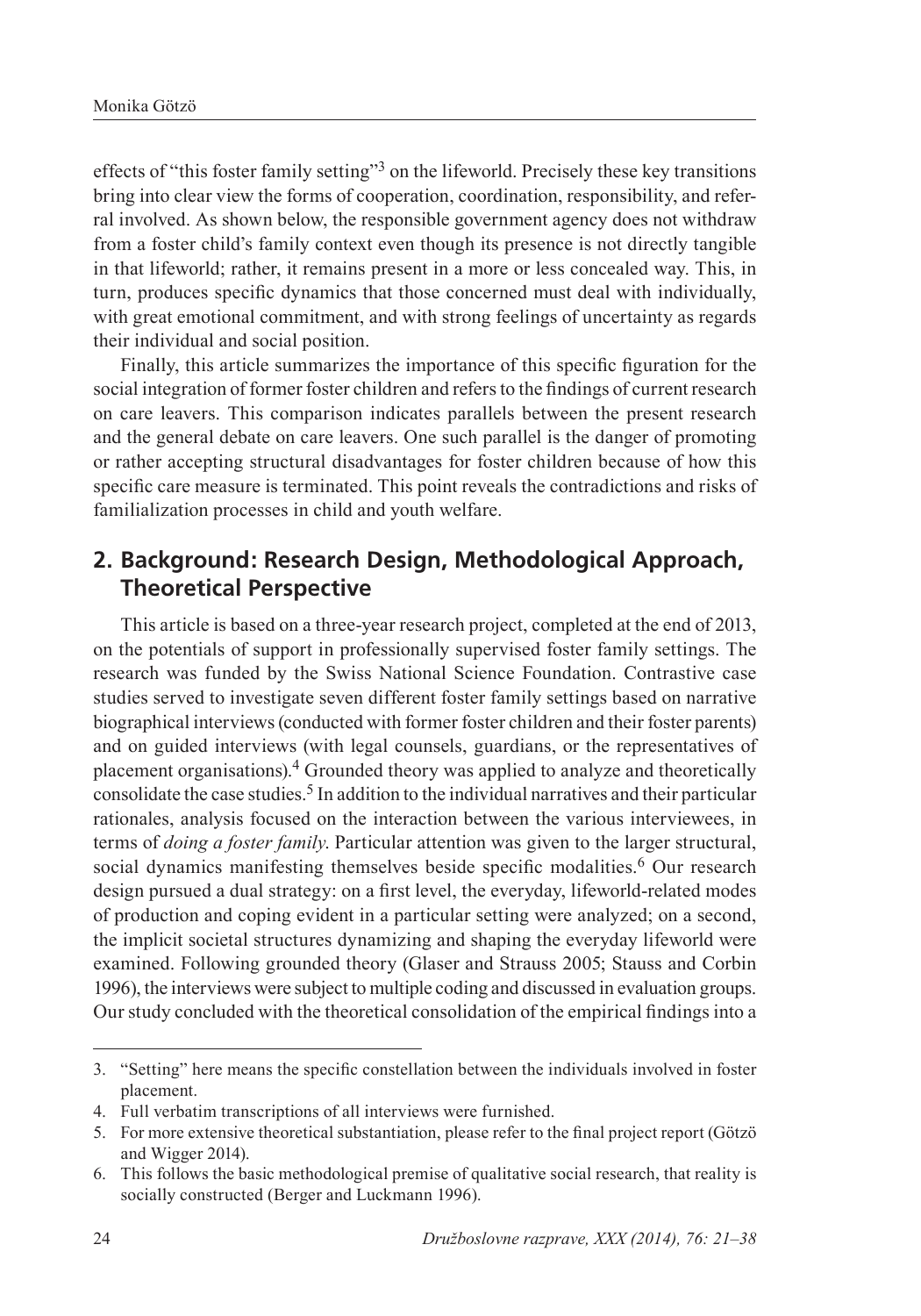higher-order theoretical structure. Our guiding question throughout was: what kind of role is played by those involved in foster family relations at the crucial transitions in the life course of foster children? Who provides what kind of support, and how? Which transitions and biographical turning points are described as particularly challenging by foster children? Our orientation toward transitions and turning points follows the theoretical conceptualization of child and youth welfare as part of a life course regime (Walter and Stauber 2013) that is responsible for raising social expectations about the key phases of a life course.

The empirical findings discussed here refer to Switzerland and cannot be generalized without reservation. The Swiss care system provides well-developed outpatient and inpatient facilities (Haberkern 2009: 70), which have established themselves particularly in urban areas. At the same time, liberal and conservative traditions are bringing forth a "light" version of the activating welfare state (Bonoli 2006), in which existing and new approaches merge. Liberal and conservative ideologies converge precisely as regards their notions of the family: whereas liberal circles hardly advocate stronger state intervention in families and instead emphasize the self-responsibility of families, the traditional, conservative model of the family supports a social policy that assumes that families can, and should, help themselves (Bonoli 2006; Bonoli 2010). Put differently: notwithstanding a well-developed care system, traditional, family-based concepts, $\frac{7}{1}$  which blend with new approaches in a complex way, are prevalent. This convergence manifests itself in extremely diverse local variants because the federal structure of Swiss politics stands opposed to centralistic social policy. Failing clearly allocated jurisdiction over new social policies, policy implementation ultimately lies in the hands of municipal authorities (Bonoli 2010). The same applies to the foster care system: until 2013, no precise statutory basis existed for regulating this system. New legislation regulates jurisdiction and responsibilities much more clearly. As of 1 January 2014, the former, mostly lay guardianship authority was replaced by a new Child and Parent Protection Agency (CPPA). The CPPA is responsible for taking placement decisions. Concrete implementation remains in the hands of local authorities (that is, municipalities) or of contracted private placement organizations, and therefore varies considerably (Götzö and Beck 2013; Keller 2012; Wigger 2012). Current debates and legislative adjustments reveal the diffuse nature of roles, tasks, and responsibilities in this system.

The relevant German-speaking literature on foster care pays only scant attention to this situation. The official, governmental side of this specific form of child and youth welfare is discussed solely in connection with placement procedures (Voll et al. 2008; Arnold et al. 2008). The vast majority of publications not only maintain the strict division of labor between a (professional) expert system and the privacy of foster families but also keep these two areas clearly distinct (Gassmann 2010; Sauer 2008; Wiemann

<sup>7.</sup> "Traditional" refers in particular to the concept of the family as a nuclear family consisting of a gainfully employed male adult and a female adult, who is a housewife either not employed or only part-time and who is responsible for childcare.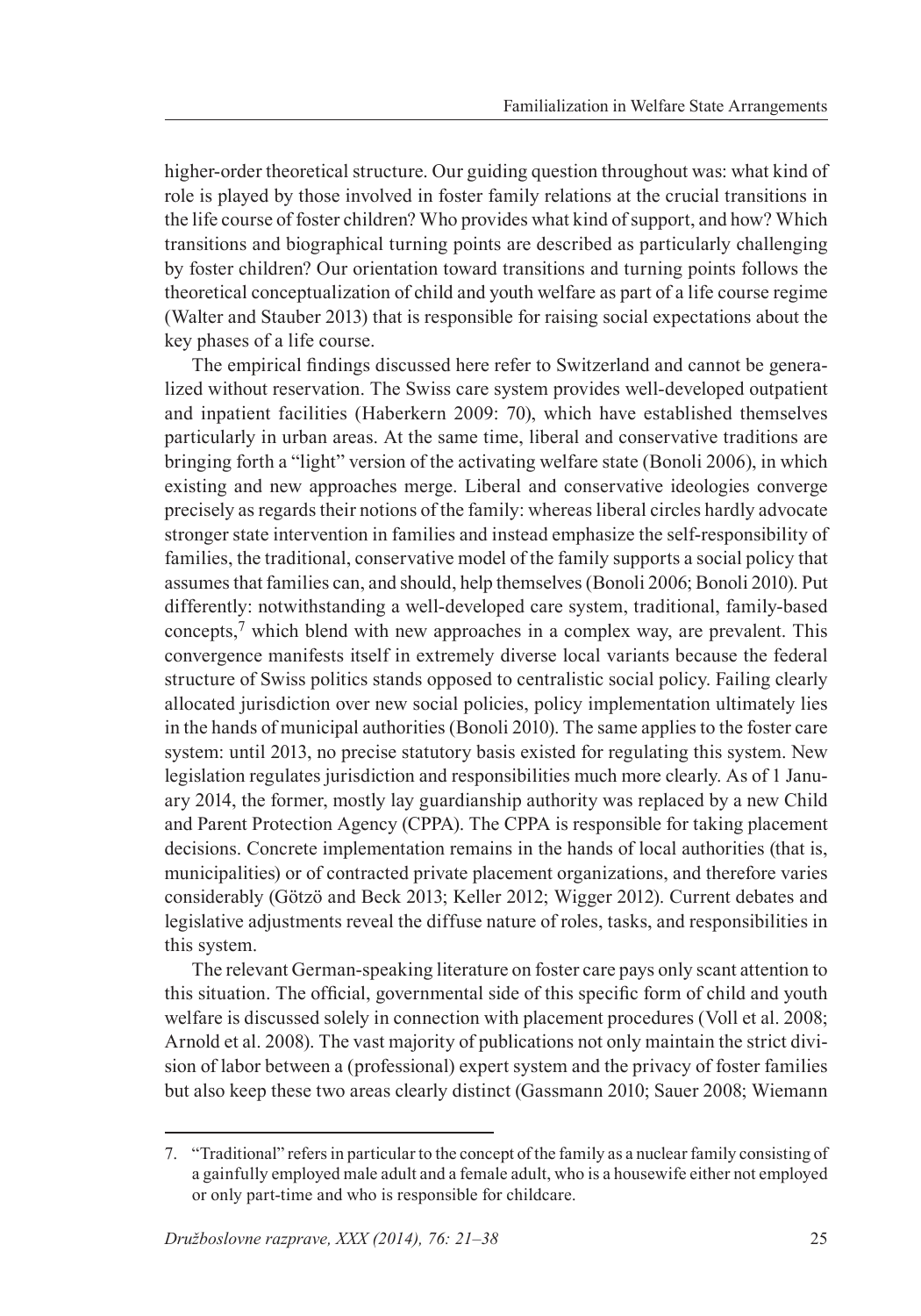2012; Wolf 2013). Everyday practice and the relevant literature appear to agree that the division of tasks between professional (public) experts and (private) families is feasible. They also concur that there should be as little intervention in foster families as possible, so that these families can unfold their potential within the intimate sphere of the family.

Our study questiones this culturally supported conception of families and foster families as "non-state" and as exclusively private. Contrary to the existing literature, we explore the function of such a conception within the transforming, activating welfare state, which is delegating more and more responsibility to the individual subject and to private social spheres (Oelkers 2012: 155). Following Norbert Elias's concept of figuration as a network of human interdependencies (Elias 1997: 70), foster care can be described as a specific form of interdependent figuration. This concept of figuration enables to consider foster families beyond normative notions of relationships and dependencies, through which the actors of this figuration are interlinked.

Thus, foster families are here understood systematically as part of a public child and youth welfare measure, even though this is not evident in the private lifeworld. As it emerges, this existing figuration develops its own structures. According to Elias, a figuration can therefore be understood as the interaction between structure and process.8 For the analysis of a concrete foster family setting, this theoretical perspective means that such a setting unfolds its own processual dynamics with the beginning of foster placement, to then develop a specific structure. This dissolves the separation between family and state, or rather makes evident their interdependency, as described by Jacques Donzelot (1980) or Nikolas Rose (1999). In this conception, families do not constitute a lifeworld exempt from government regulation: "The domesticated private family was both to be distinguished from political life and to be defined and priviledged by law; it was to be both freed from detailed prescriptions of conduct and to be permeable to moralization and normalization from outside. It was to become the matrix for the government of the social economy" (Rose 1999: 129). Seen thus, families, educational institutions, and child and youth welfare are all aspects of a specific constellation of the life course regime (Walther 2011: 80–81). Child and youth welfare, and foster care, can be understood as a "co-ruler in the life course regime" (Schefold 2001: 1133), on account of its welfare state mandate of helping individuals to cope with the requirements of the normal life course.

In what follows, the phases of entering and leaving foster care are described in order to reveal the areas of cooperation, coordination, oversight, and jurisdiction. Entering foster care brings into view the emerging network of relations and the dynamics unfolding therein. It is these particular dynamics that foster children and foster

<sup>8.</sup> Elias's concept of figuration is used here in two ways: 1. As a concrete unit of investigation, whose limits are determined in terms of specific dimensions of dependency. A figuration, such as a school team, can represent a subfiguration of a larger figuration, such as the school system. 2. As the description of a reciprocal relationship between individuals and society, who are interlinked in a specific way through their respective developmental logic (Treibel 2008 : 46–54).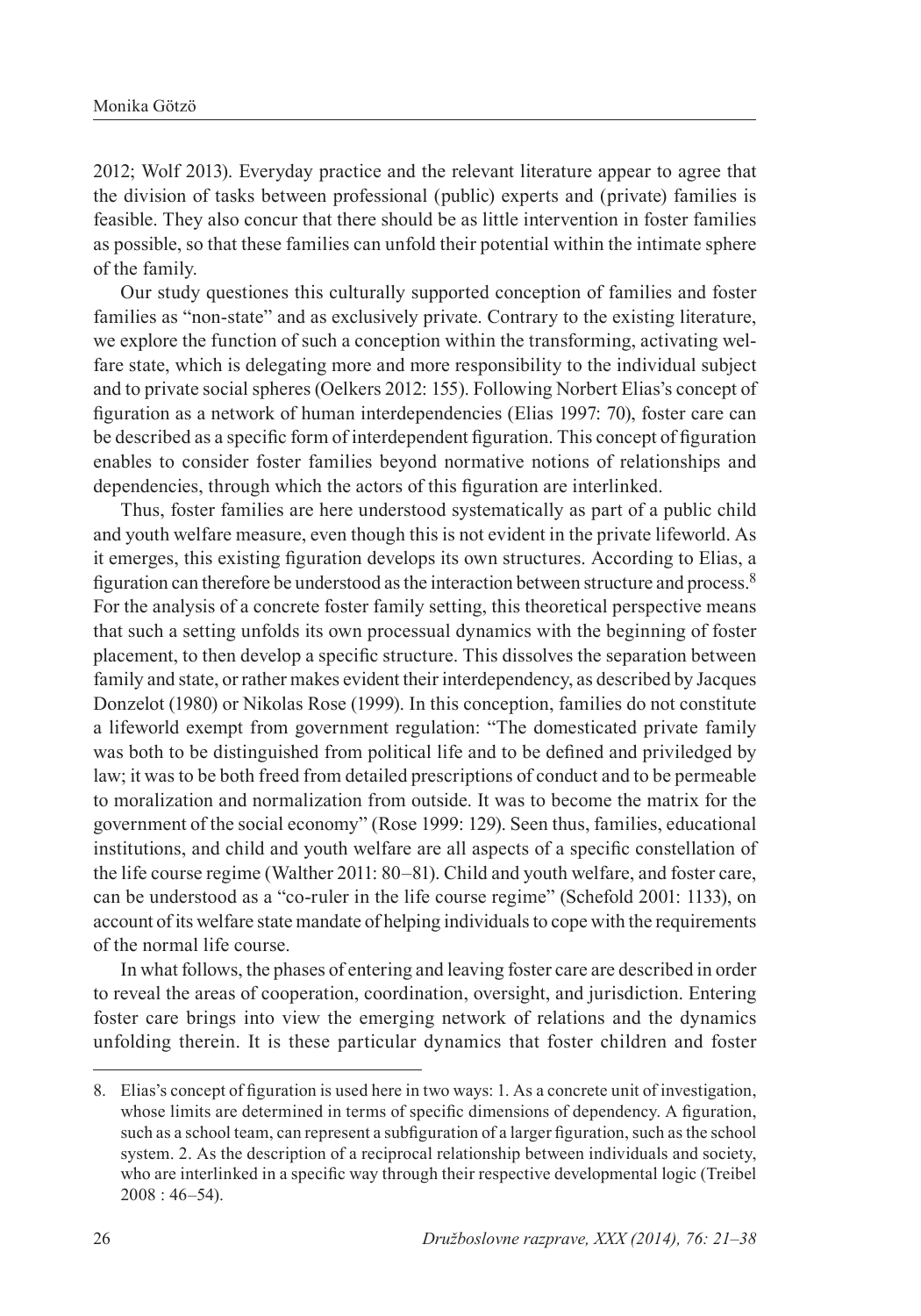parents must deal with in their lifeworld. The fact that coping with these dynamics remains limited to an individualized, subjective level and to the immediate lifeworld, as our findings suggest, points to the specific effects of familiazisation processes. As the meshwork of relations emerges, state actors and structures "disappear" beyond reach, because they withdraw from the lifeworld, but indeed not from their position as gatekeepers in the life course (Behrens and Rabe-Kleberg 2000). This leads to difficult, ambivalent situations, which present significant challenges for those concerned, precisely because these situations are individualized and frequently psychologized as difficulties typical of foster children (Nienstedt and Westermann 2007). By contrast, our findings suggest that these difficulties are related just as strongly to the familialization of such assistance, precisely because the governmental side of this support system is not visible in the lifeworld, hence making direct communication impossible.

## **3. Results**

### **3.1 Entering Foster Care**

The first step of foster care is placement in a foster family.<sup>9</sup> Here the life course regime of the welfare state manifests itself. Public authorities intervene in a family and place its child(ren) in another family, which was previously chosen for this purpose. In Switzerland, either the Child and Parent Protection Agency (CPPA) or a mandated guardian looks for a foster family suited to the child and its specific problems. Guardians as a rule serve as contact persons for the resulting network of relations (birth parents, foster parents, foster child). The guardian is obliged to report to the placement agency on the course of the fosterage. However, the government decision-makers ordering the placement never enter into direct contact with those concerned. Already the search for a suitable foster family shows that state actors have a great interest in leaving families to shape foster care on their own. One interviewed guardian observed: "Unfortunately, foster parents or foster families are a scarce commodity. Well, yes, sometimes it is a bit difficult. (…) Then it is a matter of knuckling down or working out some form of cooperation." Establishing cooperation refers to the cooperation between foster parents and birth parents. Many placement agencies, but also experts, consider this level crucial for successful foster care. The account of one guardian, who was looking for a family working to a high professional standard to manage an extremely conflict-ridden case, suggests that the responsibility for arranging contacts and resolving conflicts tends to lie with the families:

The situation was so complex that a large foster family able to provide therapy and social education was considered better suited to dealing with the existing conflicts between the parents, particularly between mother and child. To establish contact with the biological parents […] because, as practice shows, family care, ordinary family care, tends to be so overwhelmed by such complex siutations, particularly when the birth parents have expectations or make demands that perhaps overextend the foster parents.

<sup>9.</sup> For an extensive discussion of placement procedures, see Götzö (2013) and Götzö and Wigger (2014).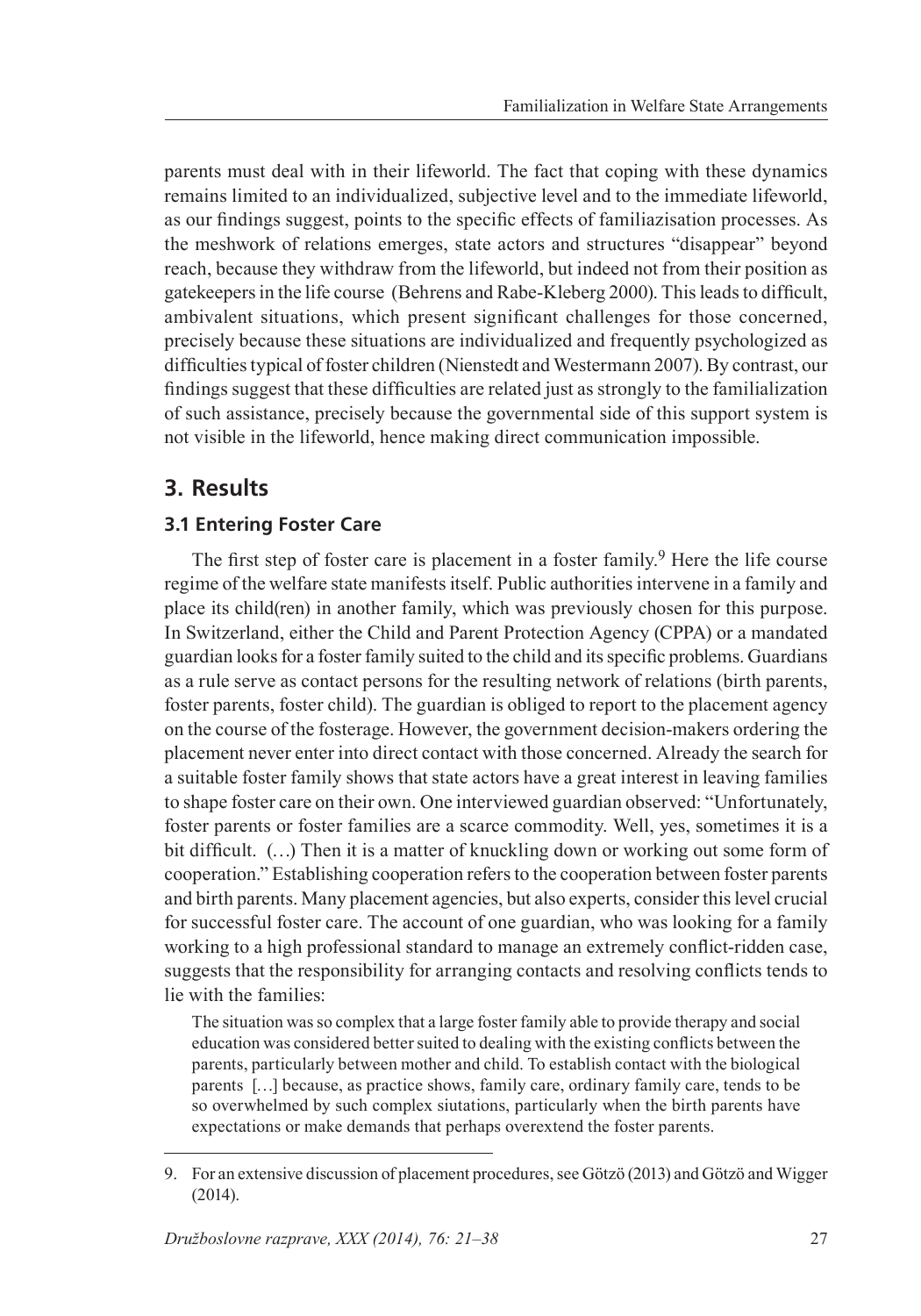Although guardians recognize the difficulties inherent in the cooperation between foster parents and birth parents, the above-cited statements suggest that as a rule they strive to initiate conflict resolution on the level of the parental couples. Needless to say that conflict resolution on this level is highly charged emotionally. At issue are existential questions about affiliation and legitimacy, namely, which parents are allowed to express which legitimate interests toward a child. Put differently, the governmentmandate measure is neither discussed nor is it made a subject for discussion, because placement seemingly naturalizes the lifeworld it creates. Now it is once again a matter of "families." Practice oriented toward such normative notions of the family demands considerable normalization from those involved (foster children, foster parents, but also birth parents).<sup>10</sup> Normalization requires emotional and relational work, which tests and evaluates the foster relationship and thereby presents a major structural and cultural challenge: foster parents educate a child placed in their care *on behalf of the state*. Our interviews include animated and emotional accounts of how deeply concerned foster children are with questions of belonging and "real love,"11 and how they yearn for a "normal family." Multiple affiliation is not so much the key issue: the foster children we interviewed coped very well with having several parents. Respondents distinguished their foster parents (who looked after them during a particular stage of their lives) from their birth parents (who could not manage to care for them). Birth parents were referred to as "real parents" while foster parents were "like real parents."

Guardians hardly played a role for foster children: many could not recall the name of a guardian or frequent relocations meant that there were different guardians, whose names the children could not keep apart. Most of the former children regarded this as a lack of interest in them as human beings, although they considered the support received to have been helpful: "But then she [the guardian] must also stand by you and just think, well, you know, I have got 27 other brats (…) and, oh, number seven now has a problem."

Guardians, who are a public authority's only tangible representatives and exponents, become peripheral figures in the support system not only because of how they position themselves within the foster structure, but also because the powerful decision-makers in the background never come into the picture. Foster children frequently agreed with their foster parents that guardians had no idea about the lives of those concerned and therefore were not legimitated to intervene in the network of relationships. This happened, for instance, when foster care had transformed increasingly into a "normal family." In one representative case, a guardian's interventions were interpreted as unnecessary, as coming "from too far out," and hence as not particularly helpful. This guardian agreed to visit the foster family only if it had any needs, but this was never the case. The fact that the authorities accepted this arrangement was related to how this particular guardian interpreted her own position. Guardians are responsible for

<sup>10.</sup> On the dynamics of normative concepts of the family in the foster care system, see 2013.

<sup>11</sup>. In what follows, excerpts from the interviews conducted with foster children are inserted in the main text for the sake of readability. Full transcriptions are available (in German).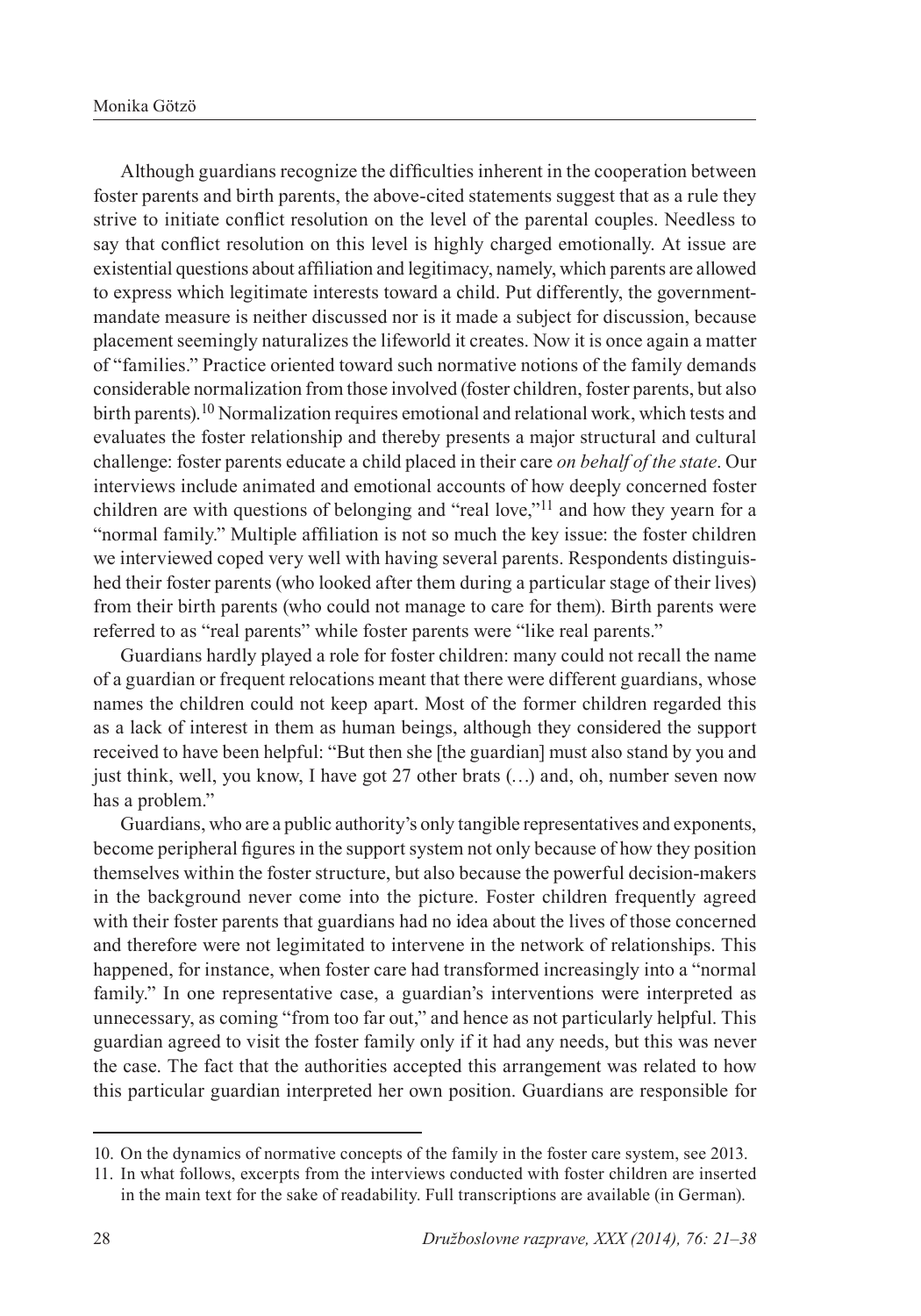the entire setting and do not see themselves as representing the interests of one of the involved parties, not even the child's. One guardian contrasted his role to family roles:

The reality is that I am not a godfather, nor can I be one in my role as a guardian. Nor am I am mate. I have a specific function. Getting too friendly with the foster family makes me lose credibility in the parents' eyes. Identifying too strongly with the foster parents also makes me lose any credibility. The child must experience and perceive me in my role as a guardian, in a specific function. I am neither a godfather nor a surrogate godfather.

The fundamental problem evident here concerns public jurisdiction, that is, the responsibility of government authorities and their representatives, and as such the functioning of the entire support system. Guardians position themselves at this juncture, where their unrelatedness to the foster families is interpreted and experienced as a lack of interest. Here a split occurs between an outer, bureaucratic support system, which seems not being interested in the individual case, and the support lent by genuine, because emotionally caring foster parents as a source of legitimate assistance. This split engenders far-reaching dynamics for a foster child's further life course. In our interviews, authority-mandated familialization, which foster families are left to carry into practice, seems to be the reason for resisting anything that disturbs the normalcy of a "normal family, and for removing or excluding any such interference from the lifeworld. Thus, almost all the foster children that we interviewed told us that they had discontinued the therapy organized by the responsible authority with their foster parents' consent. Moreover, they rejected their guardians as disinterested strangers, whose ideas or reservations the children branded as illegimate and ignored as far as possible. Thus, the further support system was edged out of the foster family's lifeworld. Most guardians accepted their exclusion, because they agreed with the foster families that protecting a family's intimacy is a legitimate concern. This view, however, contradicts their mandate to oversee foster care and to monitor a child's welfare. Thus, *doing foster family* becomes *doing family*. Concerning the significance of the government authority in shaping the transitions in a child's life course, the involved adults consider foster placement (that is, entering a foster family) as a solution to a problem. Placement is considered to basically fulfill a government mandate. From a lifeworld perspective, the regulatory and supervisory function assigned to mandate holders such as guardians seems anachronistic, or even as illegitimate for successful placement. One foster father described this as follows:

Well, I have always taken the view that most welfare offices, well you know, I wouldn't expect them to, anyway most [author's note: incomprehensible passage] don't really understand //mhm// it's probably a small number of their clients, and they don't really understand, and I wouldn't expected professional support //well, yes// but that one could work in peace and didn't have to argue over money all the time, but that one simply work on a normal level.

With some few exceptions, the disparaging, discontented, and derogatory remarks made by foster children and their foster parents about the supervisory authorities indicate that the members of foster family internalize the government mandate and consider it their "private business." The authorities are meant to provide favorable conditions, but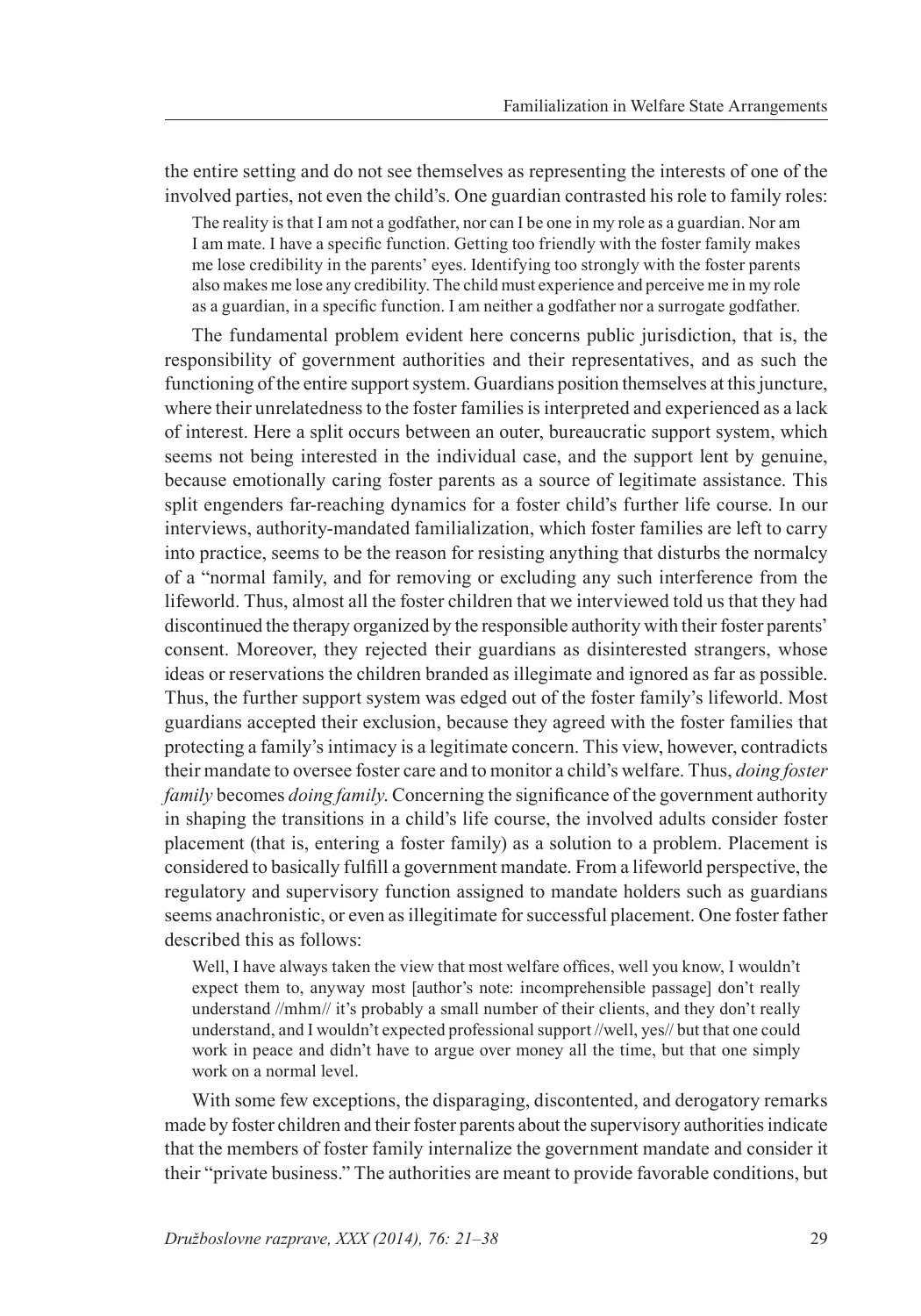otherwise to keep out of the foster relationship. The former foster children consider their parents' rejection of, and their successful battles against, guardians or therapists as a sign of genuine human interest. More pointedly, the less government involvement, the more a foster family's privacy is able to develop. In line with the current specialist debate, it could be argued that professional welfare workers should stay out of a foster family's privacy (Klaus Wolf speaks of professionals colonising foster families, 2013) so that such families can unfold their potential as families.

But this conceptualization could be discussed diametrically opposed, too: concealing the government mandate and rejecting professional "meddling" places a significant strain on the manifold relations within foster families. Questions of affiliation, identity, and love override any concern with the actual structural particularities of foster care. The concealment of measures, by the involved adults, in particular by the responsible authority, together with its withdrawal from their lifeworld, deprives foster children of the possibility of engaging openly and actively with this life phase and with its particular setting as a part of public child and youth welfare. Instead, and to re-emphasize this point, genuine interest and emotional affection are put to the test. Foster children suffer and question themselves: many of the interviewed children were ridden with self-doubt, and asked themselves " am I okay?" Conflicts between foster children and foster parents, as described by the children in particular as regards their adolescence as an extremely difficult life phase, fundamentally destabilize the structure of human relations and identity within a foster family. Under these conditions, foster children may break off the relationship with their foster parents, go into hiding, or make contact with their birth parents. Unless they return voluntarily, the support system barely succeeds in catching these children in its safety net.

In addition to the effects of the familialization-oriented dynamics generated by the support system, which are described here as the highly demanding management of emotions, far-reaching consequences for the children's life course and their social integration become apparent. The fundamental notion of government decision-makers manifests itself on yet another level: the complete absence of an explicit educational and integration mandate for foster parents. Our study revealed that foster placement constitutes no explicit long-term integration mandate aimed at a child's future. The authorities, instead, rely on a kind of "family automatism," which, however, is left unexplained. As a welfare measure, "foster placement" seems to be oriented exclusively toward the family of origin's past and serves to regulate a new present life for the child. But it remains open whether and how the integration expected of families nowadays is assigned to foster parents. This uncertainty is problematic. Some of the foster parents in our sample took great pains to support and promote their foster children during their education, professional training, and career entry phase. However, foster parents were left to rely on their personal notion of successful social integration. Thus, child advancement varied significantly: family support was aimed at psychological stabilization, at attracting the least possible attention at school, or at completing an apprenticeship.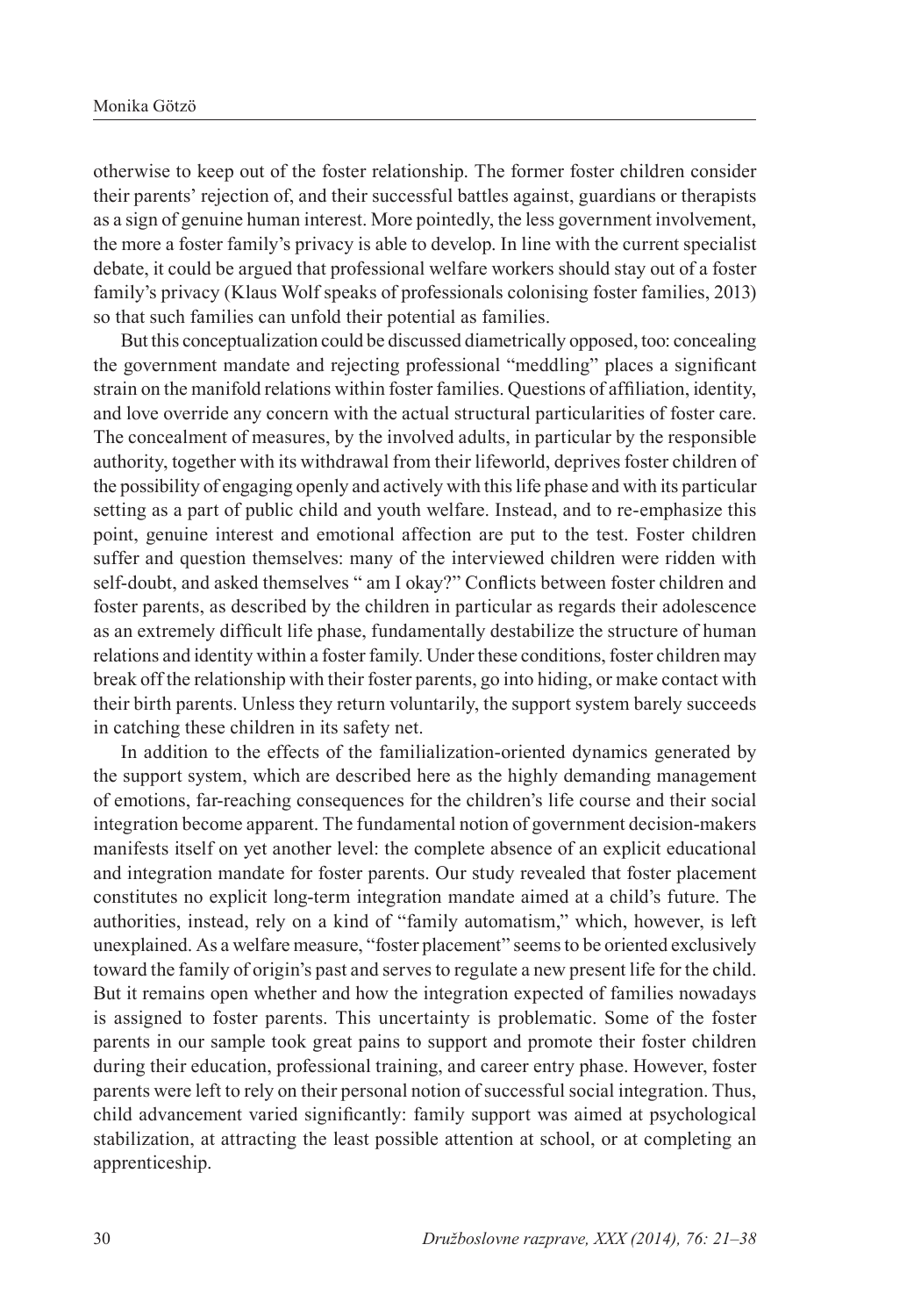The absence of agreed objectives, which would not only need to be formulated but also government-funded, can be interpreted as a disadvantaging dynamics of the foster care system. More pointedly, the state eschews its role of clearly supporting foster families, as an integral part of the child and youth welfare system, in achieving long-term objectives aimed at social integration. Narrowing the perspective to emotion-centered tasks also means economizing financial contributions. Foster placement remains decidedly more cost-effective than institutional placement. Instead, the authorities rely on the hope that foster parents, owing to their emotional bond with their foster child, will feel obliged to vouch for its comprehensive social integration. One guardian observed: "Well, yes, this is something one always for, or that they [foster children] can somehow strike roots in a foster family, in the sense of establishing a sustainable relationship or relationships." Sustainable relationships mean that foster parents assume more tasks and thereby commit themselves beyond the limited duration of foster care.

The absence of future-oriented objectives parallels a gap within the literature on foster care. The considerable literature on early intervention, education, the forms of cooperation expected with schools, and later professional integration (Lange and Xyländer 2011) appears to be aimed solely at biological parents and fails to consider foster care. Although this narrow discursive focus on education and employability under the conditions of an activating welfare state must be eyed critically, the absence of this discursive arrangement within foster care is noticeable. The significance of parents promoting their children's education and professional training, as formulated for biological families in connection with the activation paradigm, does not seem to apply to foster children. Thus, the educational background of foster parents is no selection criterion. Foster families seem to be a "repository" or "refuge," aimed primarily at protecting the child against the conditions of its family of origin. Whereas this perspective represents a legitimate and important achievement in terms of child welfare, as explained previously it limits the potential of a foster family setting to an attachment- and emotion-centered structure. This, in turn, allows the state to curb the allocation of both personnel and funding. When children leave foster care, this basic orientation reveals a further problem which, as shown below, is also mentioned in the current research on care leavers.

#### **3.2 Leaving Foster Care**

Generally, leaving foster care is not a matter of personal choice, but a fact of life determined by legislation. Officially, the state terminates its responsibility for the ageappropriate education of foster children when they reach the age of 18 or complete their initial (occupational) training. Government decision-makers may enter a foster child's life for the first time when it leaves foster care. They appear in the guise of local authority representatives, who invite the child to the village or town hall to announce that the municipality will no longer bear the costs of foster care. The interviewed former foster children did not describe leaving foster care as a turning point in their lives. Subjectively, our respondents did not perceive the government-defined endpoint as a significant lifestyle change. This suggests that up until that transitional point familialization had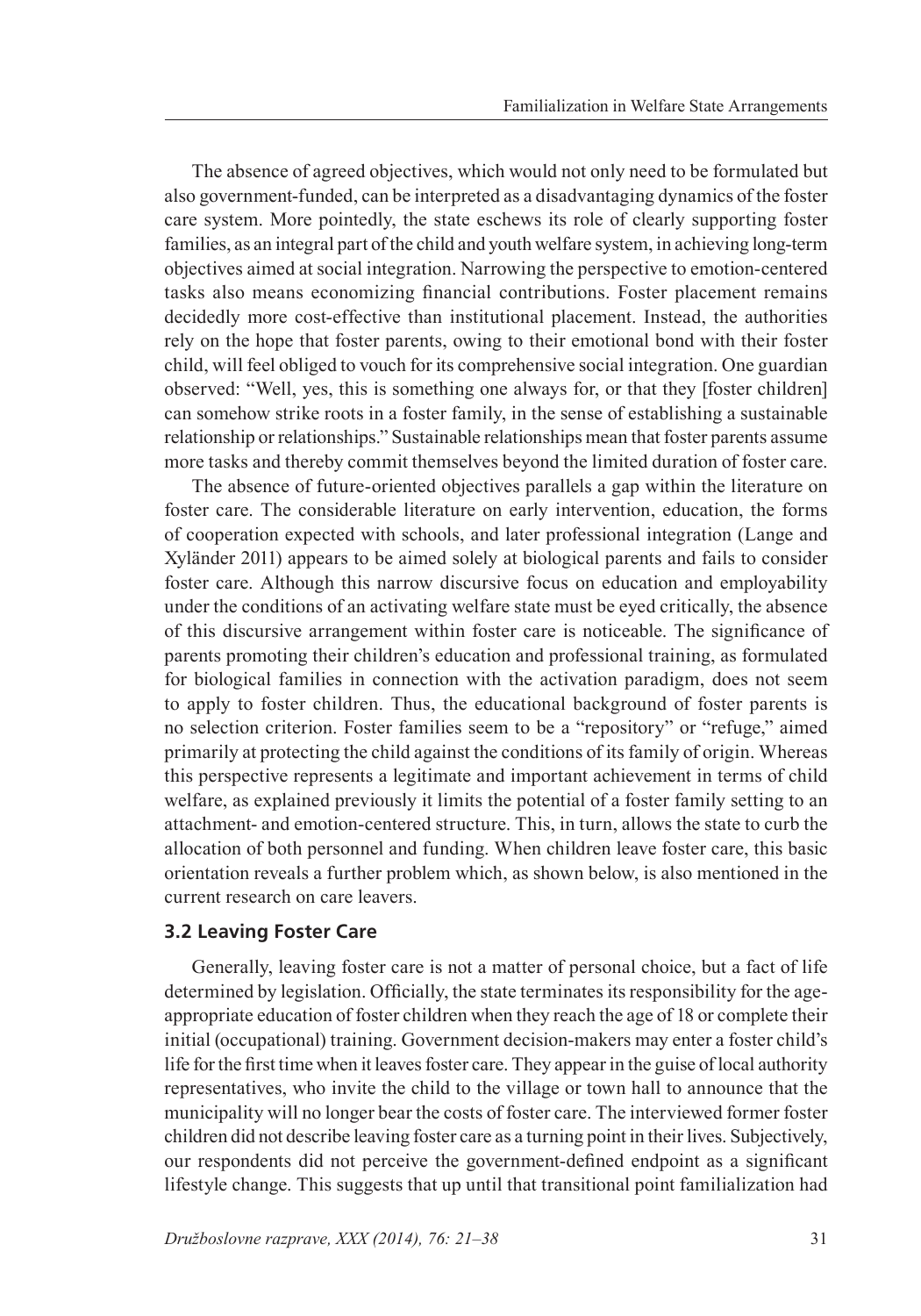proven successful, as a development explicitly welcomed and desired by guardians. Thus, a foster family often becomes a real family when foster care formally ceases: family members gather for family celebrations or on public holidays, and advice is sought on such occasions. In some cases, foster parents become grandparents, foster siblings real siblings. At least in our sample, there is a tendency toward further consolidating these relationships through kinship ties and terminology. Continuing such relationships, however, can succeed only through maintaining communication and relationships. In the event of conflicts, or when relations break off, foster children are not legally entitled to claim financial or other kinds of support from their foster parents. Foster parents continue to support their foster children, depending on the intensity of the relationship and their sense of duty.

Structurally, the legally defined end of foster care, either at the age of 18 or on completion of initial training, does not coincide with successful social integration in terms of foster children attaining professional independence. With a view to the life course of foster children, leaving care is a life phase characterized by various overlapping processes, such as entering professional life, forming an identity as an independent adult, and trying out one's independence. Precisely this crucial transition reveals the consequences of government (non-) intervention, of lacking objectives, and of the significance of orienting foster toward family structures. Current transitions research suggests that this life phase should not be considered to be a unique passage toward leading an independent life even if socially speaking it brings forth the "young adult." Rather, the school-to-work transition proves to be a holistic, variegated process shaped by different interacting partial transitions: school, vocational training, work, family relationships, gender-related identity, peer relations, and youth culture (Konietzka 2010; Scherger 2007; Walther and Stauber 2007). This transition is described as a prolonged, contradictory phase involving potential reversibility, and during which "setbacks" must be expected. Yet the end of foster care conveys a clear sense of an unequivocal and definite transition: at the age of 18, young people in foster care are discharged into independence by the authorities. What appears to be self-evident in other types of families, namely, the continued child-parent relationship, the hope of not being abandoned, and being able to return "home" in times of crisis, must be negotiated individually in foster family settings and continuously reaffirmed.

Our biographical interviews indicate that the development of foster children does not simply "lag behind" (Nienstedt and Westermann 2007) that of other adults. What emerges, instead, is a situation produced by the foster family setting as a particular figuration that points to definiteness where in effect there is none. Expecting unequivocal outcomes as an independent adult leads, among other things, to assessing "divergences" as non-standard and to attributing these to a foster child's personal shortcomings. On leaving foster care, foster children who first wish to discover whether they can manage on their own or whether living with their birth parents might be an option worth exploring as a part of finding their own identity, at this point in their lives unconsciously endanger the fragile, communication-based affiliation with their foster parents.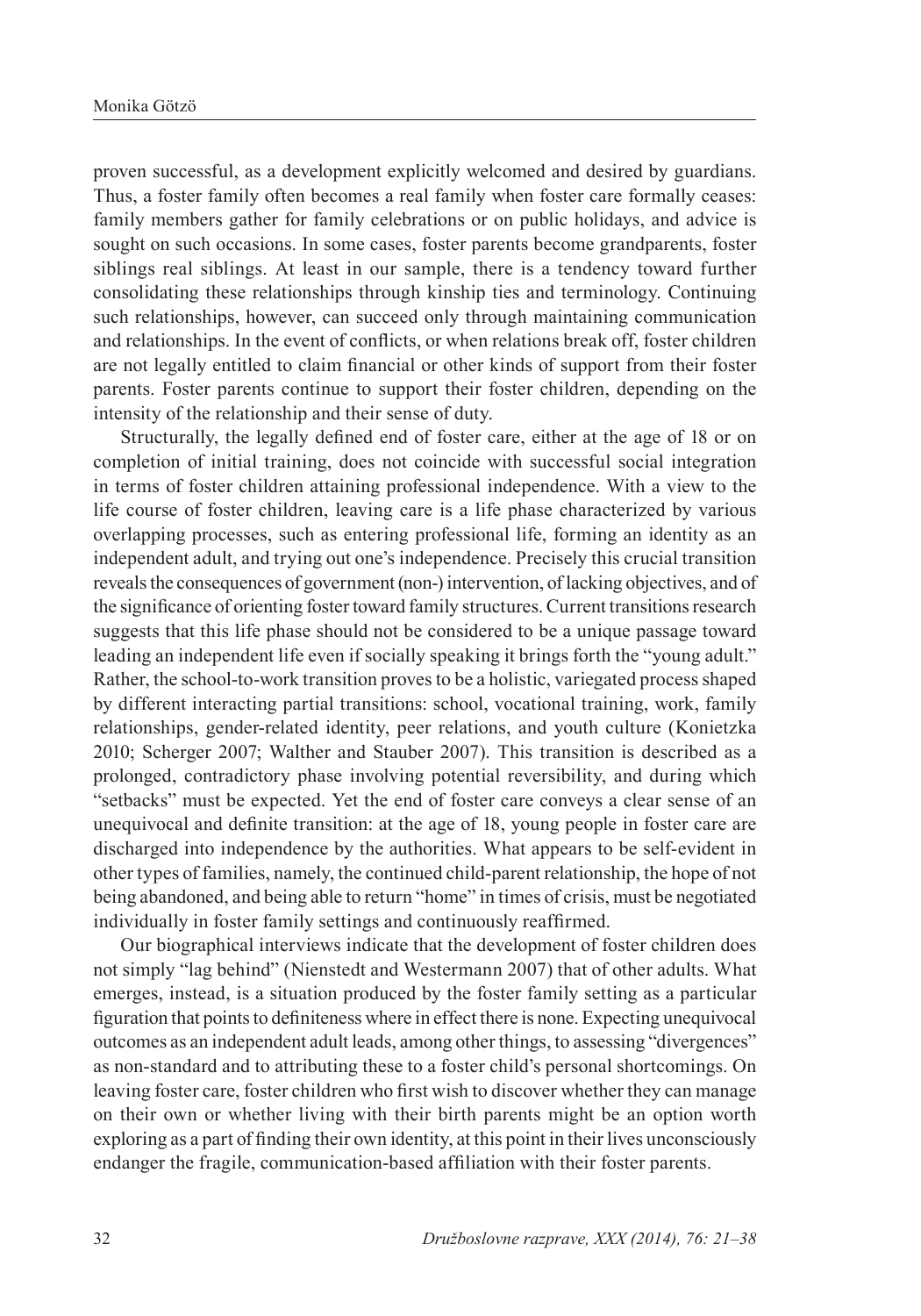Precisely such affiliation, which is produced communicatively and emotionally over the course of foster care, and which constitutes successful familialization, either establishes the basis for continuing the foster relationship or explains its failure. What applies to coping with a normal life course holds true for foster children in particular: still effective standardization and inequality mechanisms can confront young people with conflicting situations, above all in transitional phases, during which they must prove themselves in manifold ways and legitimate their decisions toward the outside world. This, in turn, creates uncertainties about one's identity and position in society. At the same time, coping with the different partial transitions constituting the transition to adulthood presents a significant challenge. "One of the principal challenges of latemodern transitions […] is to cope simultaneously with the requirements of different transitional areas, which often even contradict each other, but at least follow their own rhythms and rationales" (Walther and Stauber 2007 : 35).

Foster care ends precisely at this culmination point. It is now left to the ability of the young adults and to the goodwill of their foster and birth parents whether and how the existing support system continues. Current transitions research suggests a continued need for support. As a rule, however, such support is neither envisaged nor aspired to by the authorities. Thus, shaping foster care and its structures fails to take up current insights and social developments. These back-and-forth movements toward adulthood extend the obligations of families, which Böhnisch, Lenz and Schröer (2009) have described as the "familialization of transitions." Thus, "In this specific transitional phase, youths still depend on their parents; the detachment process is delayed and family care extended. Here, a familialization of the transition becomes evident: the birth family is compelled to make the transition its own business" (p. 242). Precisely this development favors the familialization practices aspired to thus far in foster care, albeit in a paradoxical way: where few conflicts exist, the family prevails as a support structure; but where there are conflicts, both the family and its support cease to exist.

What emerges as regards the life course regime is that foster children are seriously at risk of suffering structural disadvantages: whereas other young adults can usually rely on broad-based and reliable support, foster children may suddenly find themselves left to their own devices. After receiving government support, they must now tackle the youth-to-adult transition on their own. The end of foster care requires foster children to have particular creative skills. These include the ability and the dexterity to behave as a "biographical actor" with "biographical knowledge" (Heinz 2000), based on previous experience and with a view to pursuing future possibilities and objectives. Where Stauber und Walter (2007) identify the development of biographical skills as a task, among others, for social work, the foster family setting proves both contradictory in this respect and almost overwhelming in relation to the tolerance of uncertainty.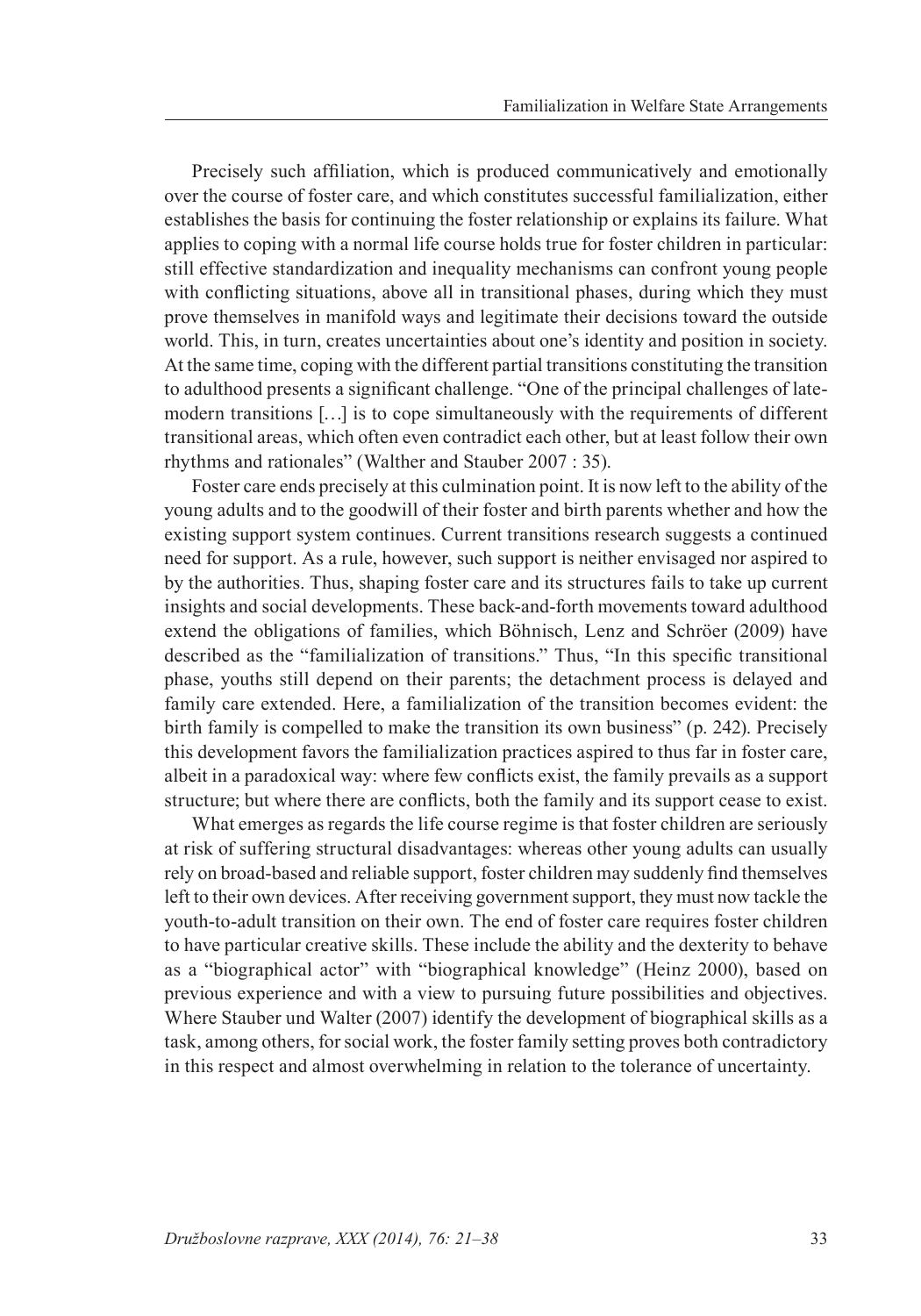#### **4. Conclusion**

The study discussed here reveales that entering and leaving a foster family setting involves various overlapping partial transitions. For the foster child, these transitions create a particularly challenging situation. Given the familalization of a government measure and the associated exclusive reference to the lifeworld, the foster child must cope with this challenge on an individual, emotional, and relational level. Whereas affilation and identity are crucial points of orientation in this respect, they correspond only partly to the initial structure and therefore only function partly as a solution or as coping action. Both the transition into and out of foster care reveal problems that can be related to the familialization endeavors of government authorities. Given the absence of overriding objectives at the start of foster care, relying on foster parents assuming emotionally based responsibility for their foster children can lead to a highly unfavorable life course. Foster families can lose sight of vocational training and career entry if their emotional bond is weak and if the parent-child relationship is conflict-ridden. Instead, questions of affiliation and identity move to the fore. The convergence of leaving foster care with the ambivalent, long-term transitional phase to early adulthood, which is characterized by "setbacks," points to a further, significant problem of the foster care system: foster care ends precisely when today's young adults have a particular need for support.

Our study showed that the theoretical, practical, and research-oriented focus of the foster care system on the quality of the parent-child relationship obscures a systematic view of the life course and social integration as two crucial dimensions. On the one hand, the familialization of support, together with the elusive role of government authority representatives in the foster child's lifeworld, means that those affected hardly think of claiming state benefits or support. Nor do foster children appropriate this life phase in relation to child and youth welfare and thus concern themselves with the support system. Conceiving foster families as normal but special families represents an ideology which, analogous to the (re-)familialization of welfare state arrangements, serves to release the state early on from its dual responsibility: for ensuring that children can grow up appropriate to their age and needs and for enabling social integration appropriate to their life course. Amidst liberal cost-cutting discourses, this ideology seems both correct and viable. This means, however, that the state leaves successful social integration to the emotional bond between foster parents and foster children.

Although celebrated in the literature, a foster family's privacy and emotional ties need to be eyed critically in this respect. Quite simply because social integration can fall by the wayside should an emotional bond fail. The discussion on "care leavers" at the transition to independence (Köngeter et al. 2012: 262) points to the need for further research and theory-building in the foster care system. Moreover, practice also needs to consider the findings of international research on residential child and youth care (institutions, foster families) (Stein 2006; Walther 2011). Such research calls for shifting existing support structures toward more "aftercare." Most strikingly, child education services ignore the generally altered modes of transition and still orient the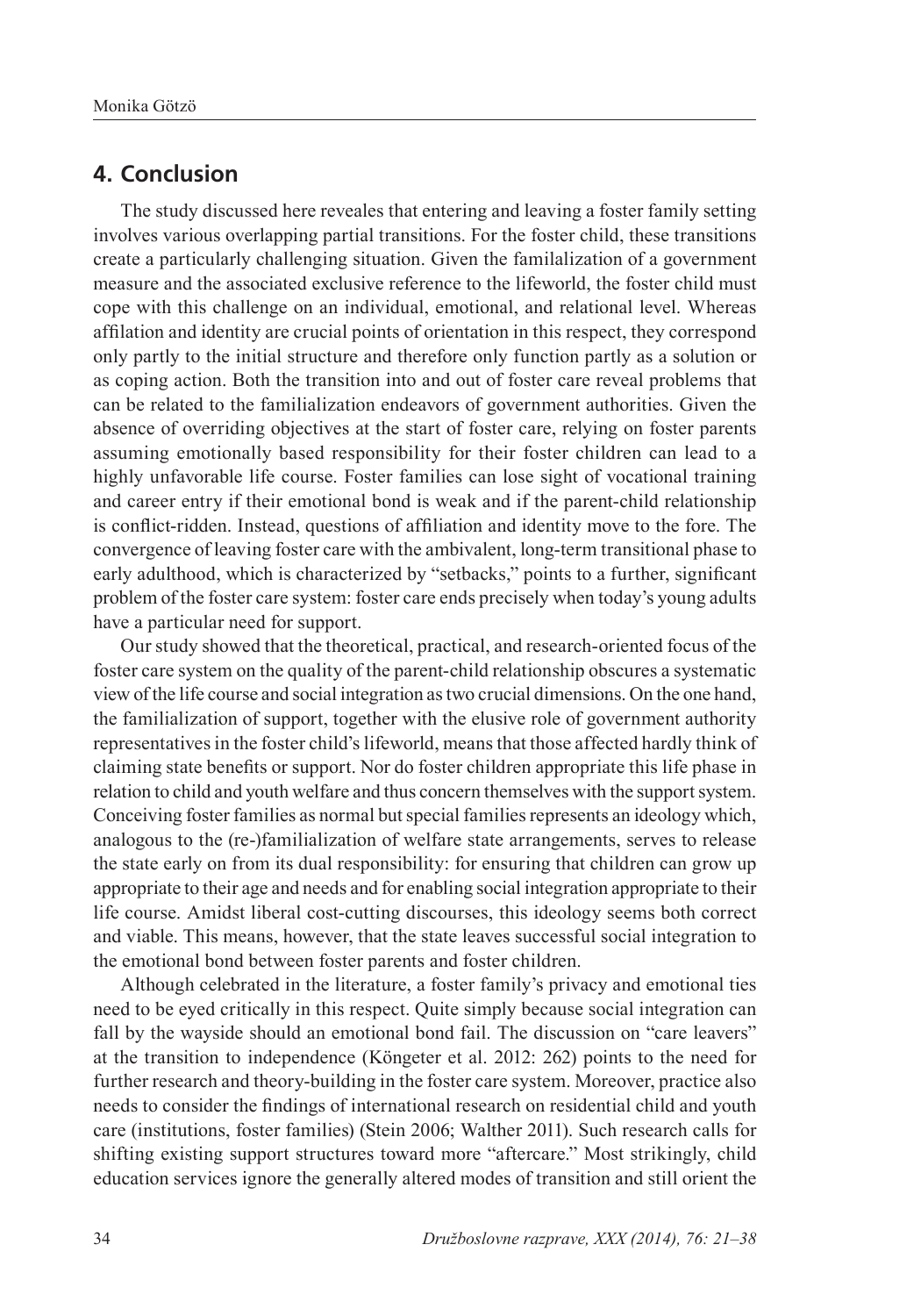provision of help, and its end, toward the age norm of 18 years, that is, when foster children come of age. This life phase is hence described as a status passage, "in which an accelerated transition to adulthood is institutionalized and thus imposed on young adults" (Schaffner and Rein 2013: 264; see also Rosenbauer 2013; Stauber 2013).

The foster care system has analogous desiderata and gaps. Along the lines of the proposals formulated so far for youth welfare, foster children must not only receive stronger support on their way toward independence, but such support must also remain keenly aware of their participation opportunities (Rosenbauer 2013; Stecklina and Stiehler 2006). Thus, the foster care system, as a part of child and youth welfare, falls in step with this problem, without this alignment being reflected in the relevant literature or in practice to date. And yet foster children are at risk of suffering structural inequality, which they cannot simply compensate for. Given the emotion-focused nature of foster care, they are challenged to establish unequivocal affiliation on a daily basis. Doing so may induce great uncertainty about identity-formation, role models, and ideas about the future. Our findings suggest that the foster care system needs to be seen as a figuration, in terms of the manifold interactions between different stakeholders, such as foster families and birth families, government authority representatives and experts, and other socialization agents important in the life course. This perspective would enable individuals to continue claiming government support, which is currently undergoing transformation, rather than such assistance being excluded from their lifeworld.

### **References**

- Arnold, Claudia, Huwiler, Kurt, Raulf, Barbara, Tenner, Hannes, and Wicki, Tanja (eds.) (2008): Pflegefamilien- und Heimplatzierungen: Eine empirische Studie über den Hilfeprozess und die Partizipation von Eltern und Kindern. Zürich: Rüegger Verlag.
- Behrens, Johann, and Rabe-Kleberg, Ursula (2000): Gatekeeping im Lebensverlauf Wer wacht an Statuspassagen? In E. M. Hoerning (ed.): Biographische Sozialisation: 101-135. Stuttgart: Lucius & Lucius.
- Berger, Peter A., and Luckmann, Thomas (1996): Die gesellschaftliche Produktion der Wirklichkeit. Eine Theorie der Wissenssoziologie. Frankfurt a. M.: Fischer.
- Böhnisch, Lothar, Lenz, Karl, and Schröer, Wolfgang (eds.) (2009): Sozialisation und Bewältigung: Eine Einführung in die Sozialisationstheorie der zweiten Moderne. Weinheim und München: Juventa.
- Bonoli, Giuliano (2006): Adaptin Employment Policies to Post-Industrial Labour Market Risks. Working Paper de l'IDHEAP 6/2006. Chavannes-près-Renens: IDHEAP.
- Bonoli, Giuliano (2010): The political economy of active labour market policies. Politics & Society, 38 (4): 435-457.
- Elias, Norbert, and Scotson, John L. (1990): Etablierte und Aussenseiter. Baden-Baden: Suhrkamp.
- Elias, Norbert (1981): Was ist Soziologie? Grundfragen der Soziologie. München: Juventa Verlag 4. Auflage.
- Elias, Norbert (2003): Die Gesellschaft der Individuen. Frankfurt: Suhrkamp.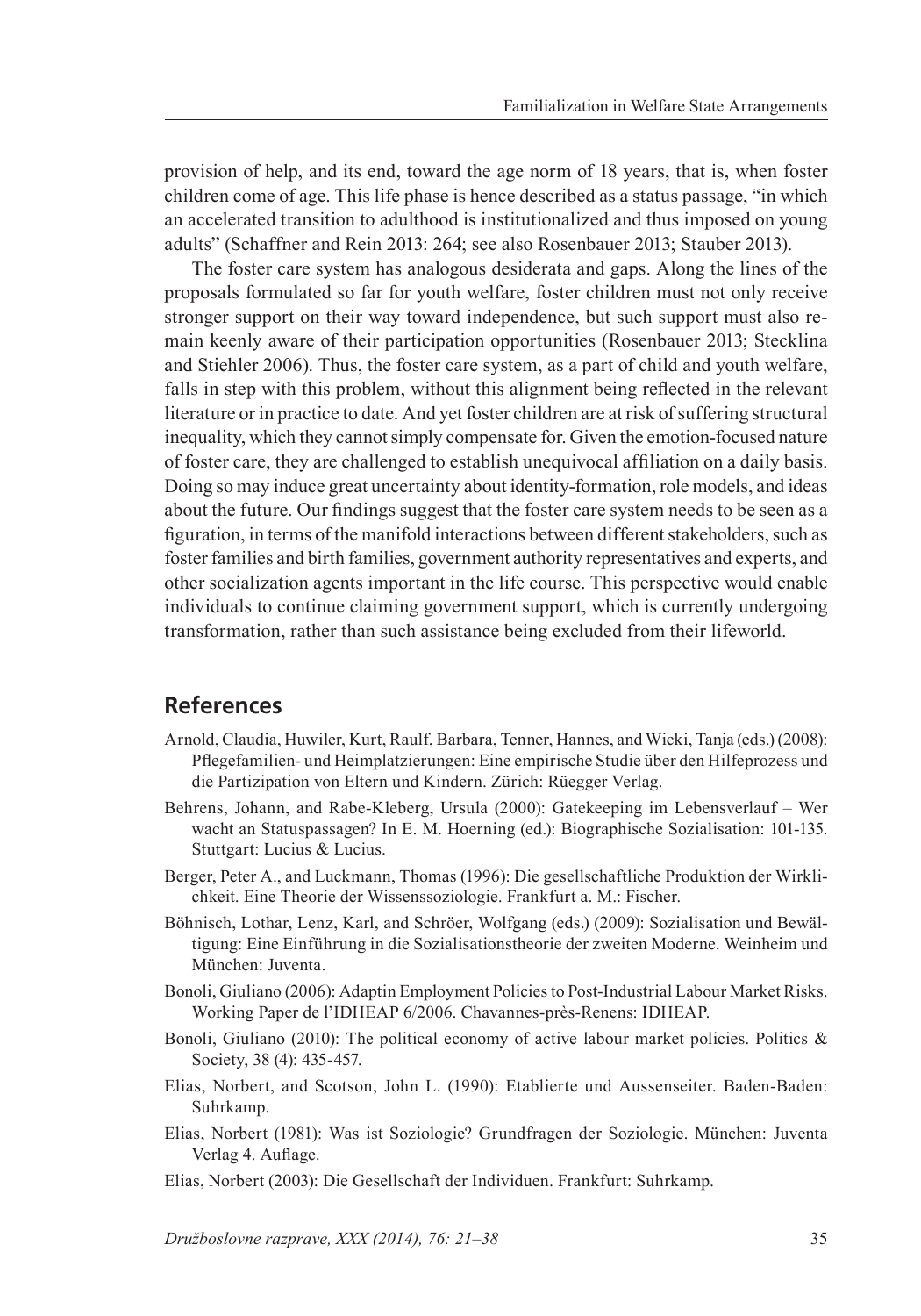- Elias, Norbert (1997): Über den Prozess der Zivilisation. Amsterdam: Suhrkamp 20., neu durchges. und erw. Auflage.
- Gassmann, Yvonne (2010): Pflegeeltern und ihre Pflegekinder: Empirische Analysen von Entwicklungsverläufen und Ressourcen im Beziehungsgeflecht. Münster: Waxmann.
- Gehres, Walter, and Hildenbrand, Bruno (2008): Identitätsbildung und Lebensläufe bei Pflegekindern. Wiesbaden: VS Verlag für Sozialwissenschaften.
- Götzö, Monika (2013): Zwischen Ergänzung und Ersatz: Pflegefamilien als spezifisches Setting für das Aufwachsen von Kindern und Jugendlichen. In B. Grubenmann and M. Schöne (eds.): Frühe Kindheit im Fokus: Entwicklungen und Herausforderungen (sozial-)pädagogischer Professionalisierung: 165-185. Berlin: Frank und Timme.
- Götzö, Monika, and Beck, Sylvia (2014): Übergänge und Aufwachsen von Pflegekindern: Zwischen individueller Lebensgestaltung und gesellschaftlicher Normalisierung. Einblicke in eine Schweizer Studie zum Unterstützungspotential von Pflegefamilien. In Forum Erziehungshilfen: 298-302. Weinheim: Beltz.
- Götzö, Monika, and Wigger, Annegret (2014): Das Pflegekinderwesen als Element des Lebenslaufregimes: Einsichten in eine komplexe Figuration. In M. Götzö, M. Schöne and A. Wigger (eds.): Spannungsfelder organisierter Lebensräume. Forschungsbeiträge zu Pflegefamiliensettings und Vergemeinschaftungsprozessen in stationären Einrichtungen: in Print. Berlin: Frank & Timme.
- Haberkern, Klaus (2009): Pflege in Europa. Familie und Wohlfahrtsstaat. Wiesbaden: VS Verlag für Sozialwissenschaften.
- Heinz, Walter R. (2000): Selbstsozialisation im Lebensverlauf. In E. M. Hoerning (ed.): Biographische Selbstsozialisation: 165-186. Stuttgart: Lucius & Lucius.
- Kaufmann, Franz-Xaver (1997): Herausforderungen des Sozialstaates. Frankfurt a. M.: Suhrkamp.
- Keller, Andrea (2012): Familienplatzierungsorganisationen in der Schweiz. Bericht zu Handen der Konferenz der kantonalen Sozialdirektorinnen und Sozialdirektoren. Zürich: Integras. Available from: http://sodk.ch/fileadmin/user\_upload/Fachbereiche/Kinder\_ und Jugend/2012.06.11 Integras FPO definitiver Bericht mit Beilagen.pdf (Accessed 10.02.2014).
- Kessl, Fabian (2013): Soziale Arbeit in der Transformation des Sozialen: Eine Ortsbestimmung. Wiesbaden: Springer.
- Köngeter, Stefan, Schröer, Wolfgang, and Zeller, Maren (2012): Statuspassage "Leaving care": Biographische Herausforderungen nach der Heimerziehung. Zeitschrift Diskurs Kindheitsund Jugendforschung, 7 (3), 261-276.
- Konietzka, Dirk (2010): Zeiten des Übergangs: Sozialer Wandel des Übergangs in das Erwachsenenalter. Wiesbaden: VS Verlag für Sozialwissenschaften.
- Kränzl-Nagl, Renate, Mierendorff, Johanna, and Olk, Thomas (2003): Kindheit im Wohlfahrtsstaat. Gesellschaftliche und politische Herausforderungen. Frankfurt, New York: Campus.
- Lange, Andreas, and Xyländer, Margret (2011): Bildungswelt Familie. Einführendes zum Band. In A. Lange and M. Xyländer (eds.): Bildungswelt Familie: theoretische Rahmung, empirische Befunde und disziplinäre Perspektiven: 9-22. Weinheim und München: Juventa.
- Lessenich, Stephan (2003): Soziale Subjektivität: Die neue Regierung der Gesellschaft. Mittelweg 36 4/2003, 80-93.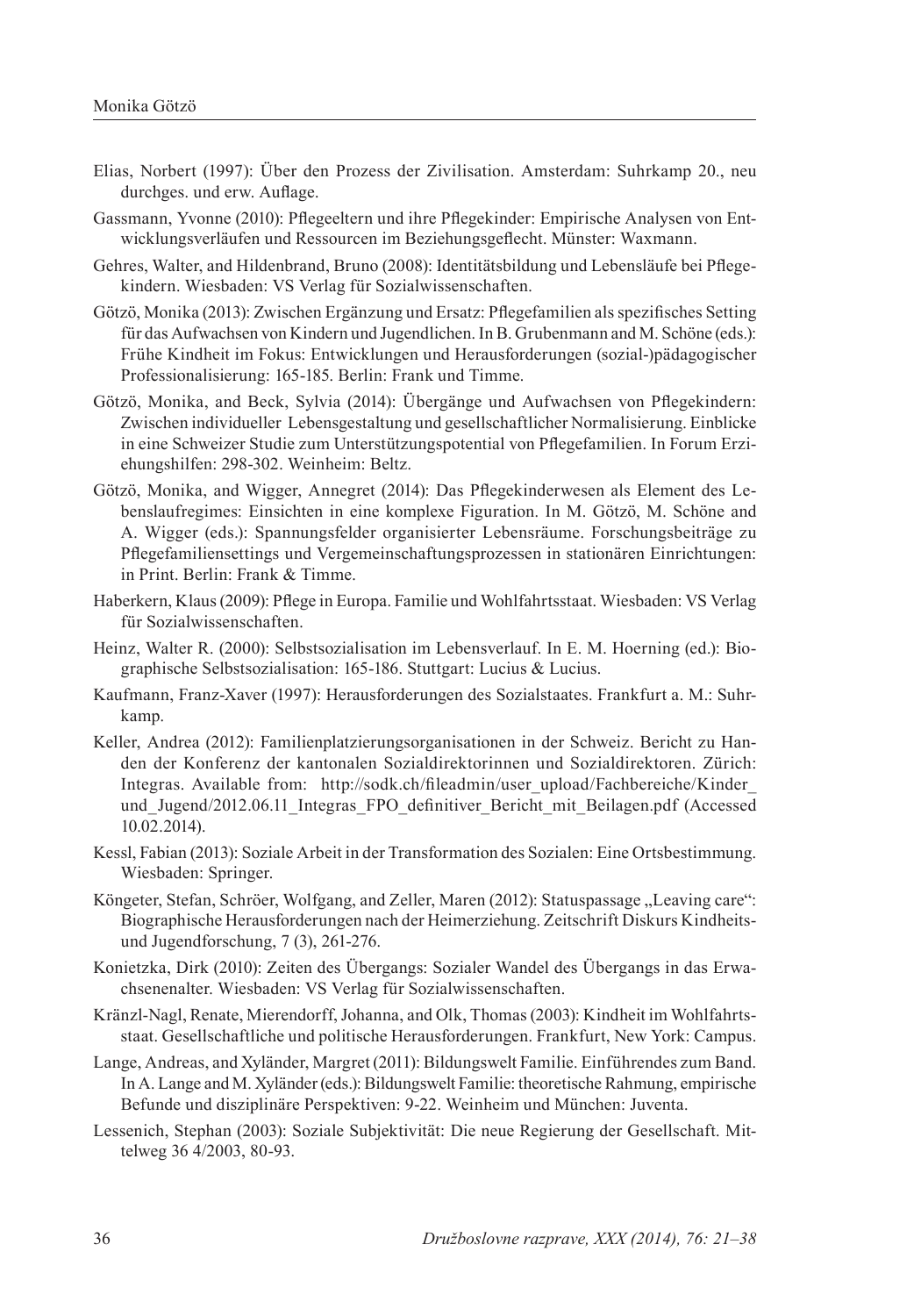- Niederberger, Joseph, and Bühler-Niederberger, Doris (1988): Formenvielfalt in der Fremderziehung. Zwischen Anleitung und Konstruktion. Stuttgart: Enke.
- Nienstedt, Monika, and Westermann, Arnim (2007): Pflegekinder und ihre Entwicklungschancen nach frühen traumatischen Erfahrungen. Stuttgart: Klett-Cotta.
- Oelkers, Nina (2012): Erschöpfte Eltern? Familie als Leistungsträger personenbezogener Wohlfahrtsproduktion. In R. Lutz (ed.): Erschöpfte Familien: 155-171. Wiesbaden: VS Verlag.
- Oelkers, Nina (2007): Aktivierung von Elternverantwortung. Zur Aufgabenwahrnehmung in Jugendämtern nach dem neuen Kindschaftsrecht. Bielefeld: Transcript.
- Oelkers, Nina, and Richter, Martina (2009): Re-Familialisierung im Kontext post-wohlfahrtsstaatlicher Transformationsprozesse und Konsequenzen für die Soziale Arbeit. In Kurswechsel 3/2009, 35-46. Available from: http://www.kurswechsel.at (Accessed 11.03.2014).
- Olk, Thomas (2009): Transformationen im deutschen Sozialstaatsmodell: Der "Sozialinvestitionsstaat" und seine Auswirkungen auf die Soziale Arbeit. In F. Kessl and H.-U. Otto (eds.): Soziale Arbeit ohne Wohlfahrtsstaat? Zeitdiagnosen, Problematisierungen und Perspektiven: 23-34. Weinheim, München: Juventa.
- Rose, Nikolas (1999): Governing the Soul: The Shaping of the Private Self. London: Free Association Books.
- Rosenbauer, Nicole (2013): Übergänge in ein selbständiges Leben: Herausforderungen in der Gestaltung und Unterstützung von Verselbständigungsprozessen in Erziehungshilfen. In Forum Erziehungshilfen, 19 (1): 17-20.
- Satka, Mirja, and Harrikari, Timo (2008): The Present Finnish Formation of Child Welfare and History. British Journal of Social Work, 38 (4): 645-661.
- Sauer, Stefanie (2008): Die Zusammenarbeit von Pflegefamilie und Herkunftsfamilie in dauerhaften Pflegeverhältnissen: Widersprüche und Bewältigungsstrategien doppelter Elternschaft. Opladen: Barbara Budrich.
- Schefold, Werner (2001): Lebenslauf. In H.-U. Otto and H. Thiersch (eds.): Handbuch Sozialarbeit/Sozialpädagogik: 1122-1136. Neuwied: Luchterhand.
- Scherger, Simone (2007): Destandardisierung, Differenzierung, Individualisierung: Westdeutsche Lebensläufe im Wandel. Wiesbaden: VS Verlag für Sozialwissenschaften.
- Schröer, Wolfgang, Stauber, Barbara, Walter, Andreas, Böhnisch, Lothar, and Lenz, Karl (2013): Eine Einführung. In W. Schröer, B.,Stauber, A. Walther, L. Böhnisch, and K. Lenz (eds.): Handbuch Übergänge: 11-22. Weinheim und Basel: Beltz Juventa.
- Stauber, Barbara (2013): Junge Erwachsene Zur Herstellung von Geschlecht und anderen Unterschieden in Übergängen von der Jugend zum Erwachsenensein. Forum Erziehungshilfen, 19 (1): 4-9.
- Stauber, Barbara, Andreas, Walter, and Pohl, Axel (eds.) (2007): Subjektorientierte Übergangsforschung: Rekonstruktion und Unterstützung biographischer Übergänge junger Erwachsener. Weinheim und München: Juventa.
- Stein, Mike (2006): Research Review: Young people leaving care. Child and Family Social Work, 11 (3): 273-279.
- Treibel, Annette (2008): Die Soziologie von Norbert Elias: Eine Einführung in ihre Geschichte, Systematik und Perspektiven. Wiesbaden: VS Verlag.
- Voll, Peter, Jud, Andreas, Mey, Eva, Häfeli, Christoph, and Stettler, Martin (2008): Zivilrechtlicher Kinderschutz: Akteure, Strukturen, Prozesse: Eine empirische Studie mit Kommentaren aus der Praxis. Luzern: interact Verlag für Soziales und Kulturelles.